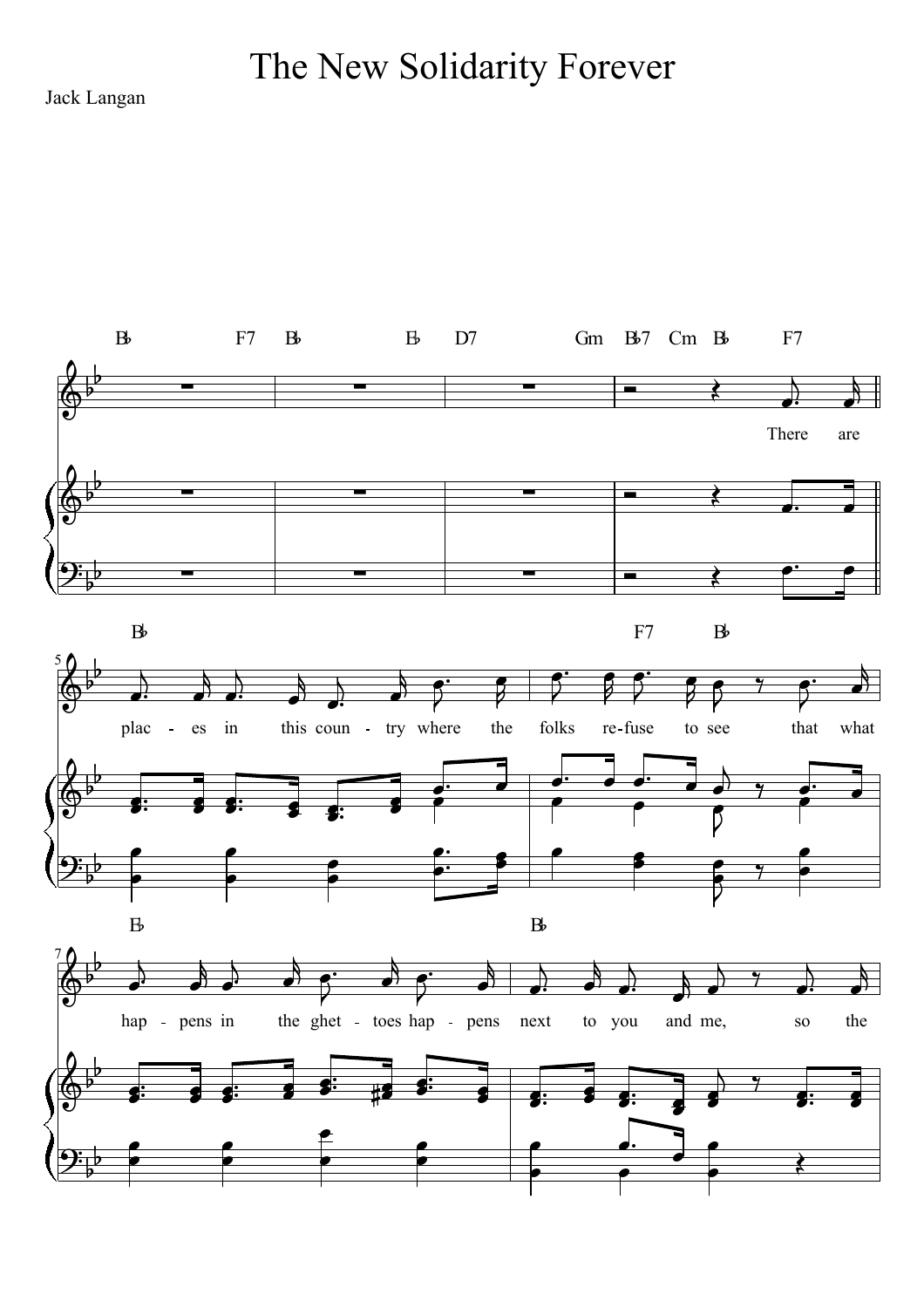

2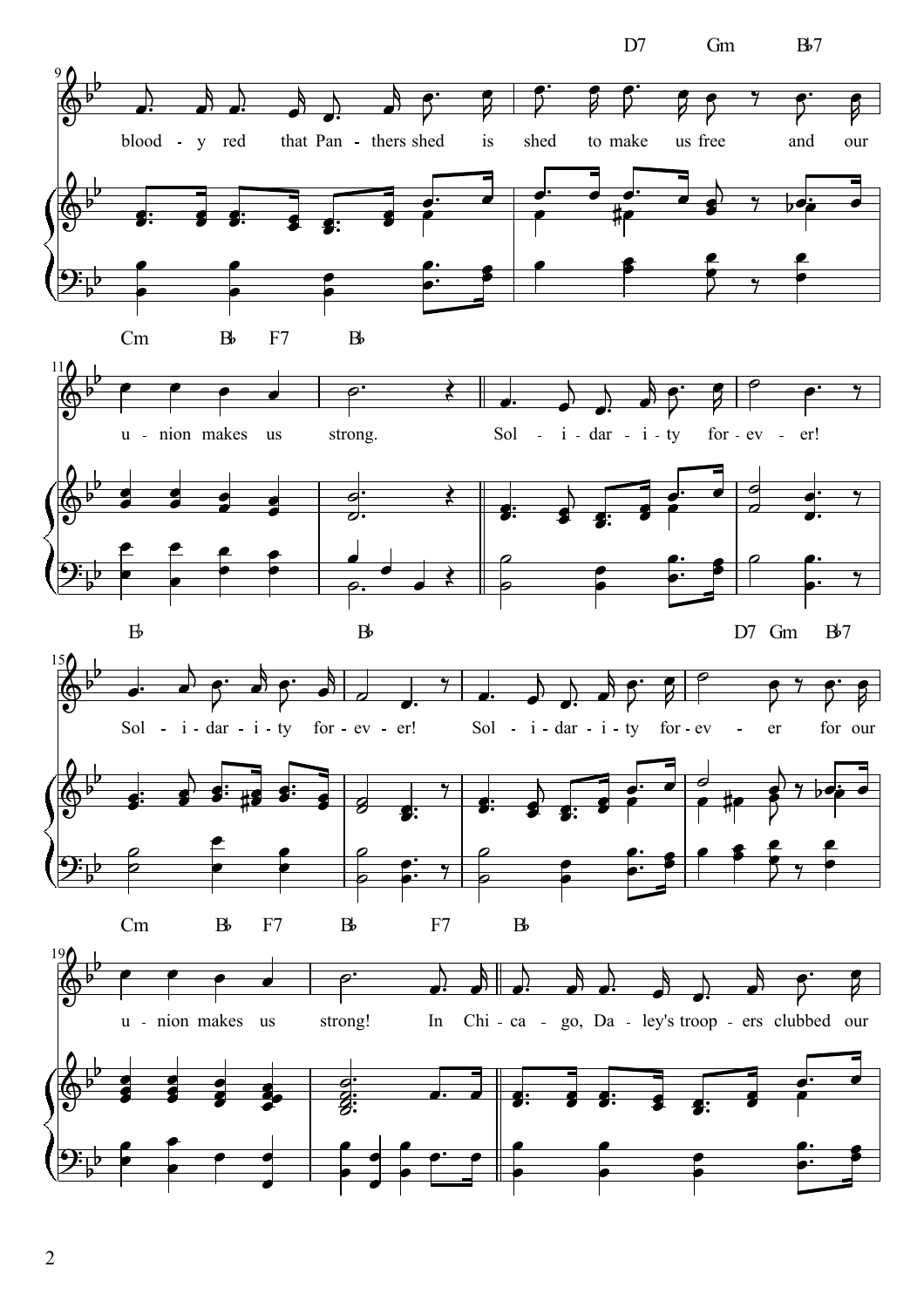





B



3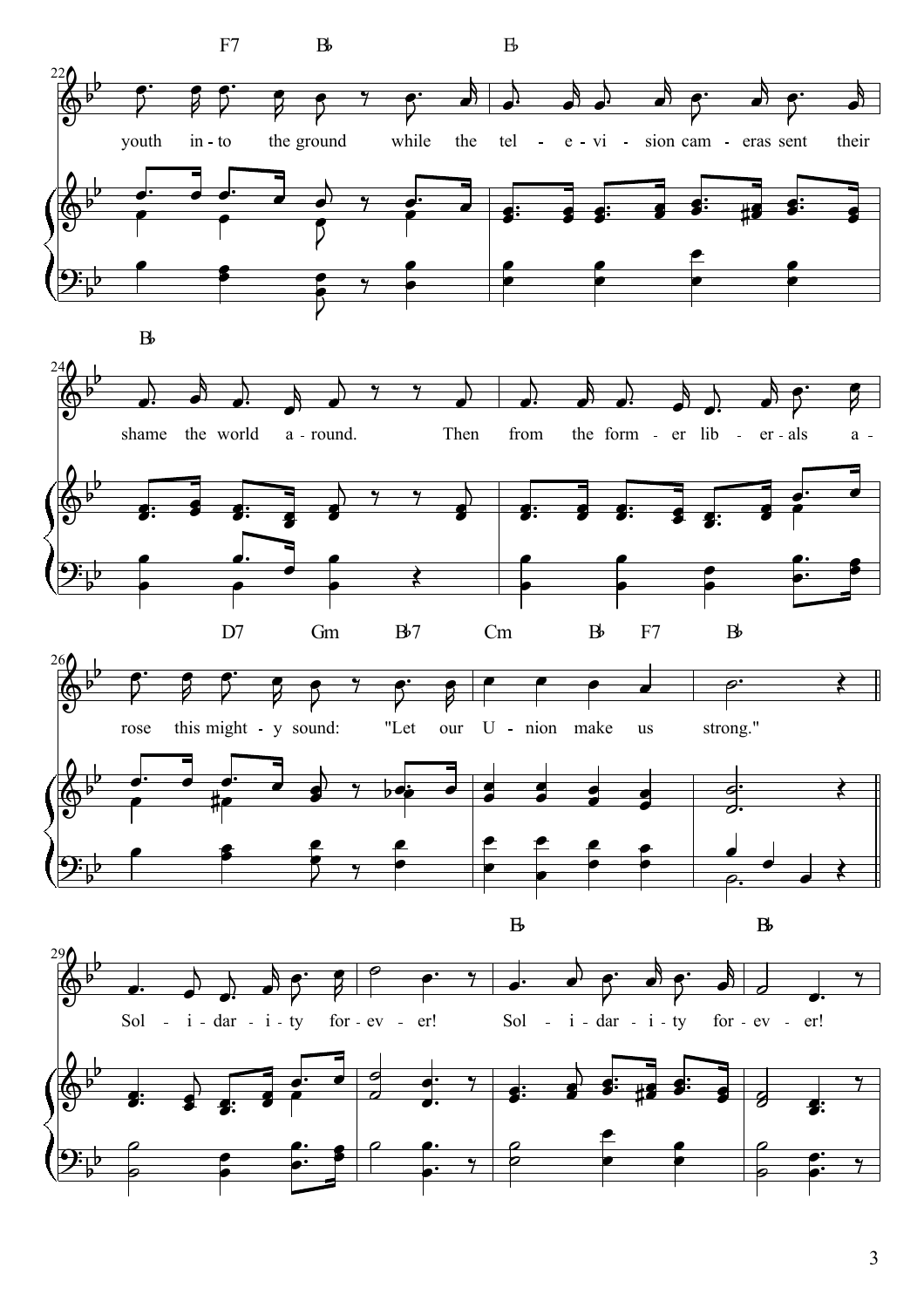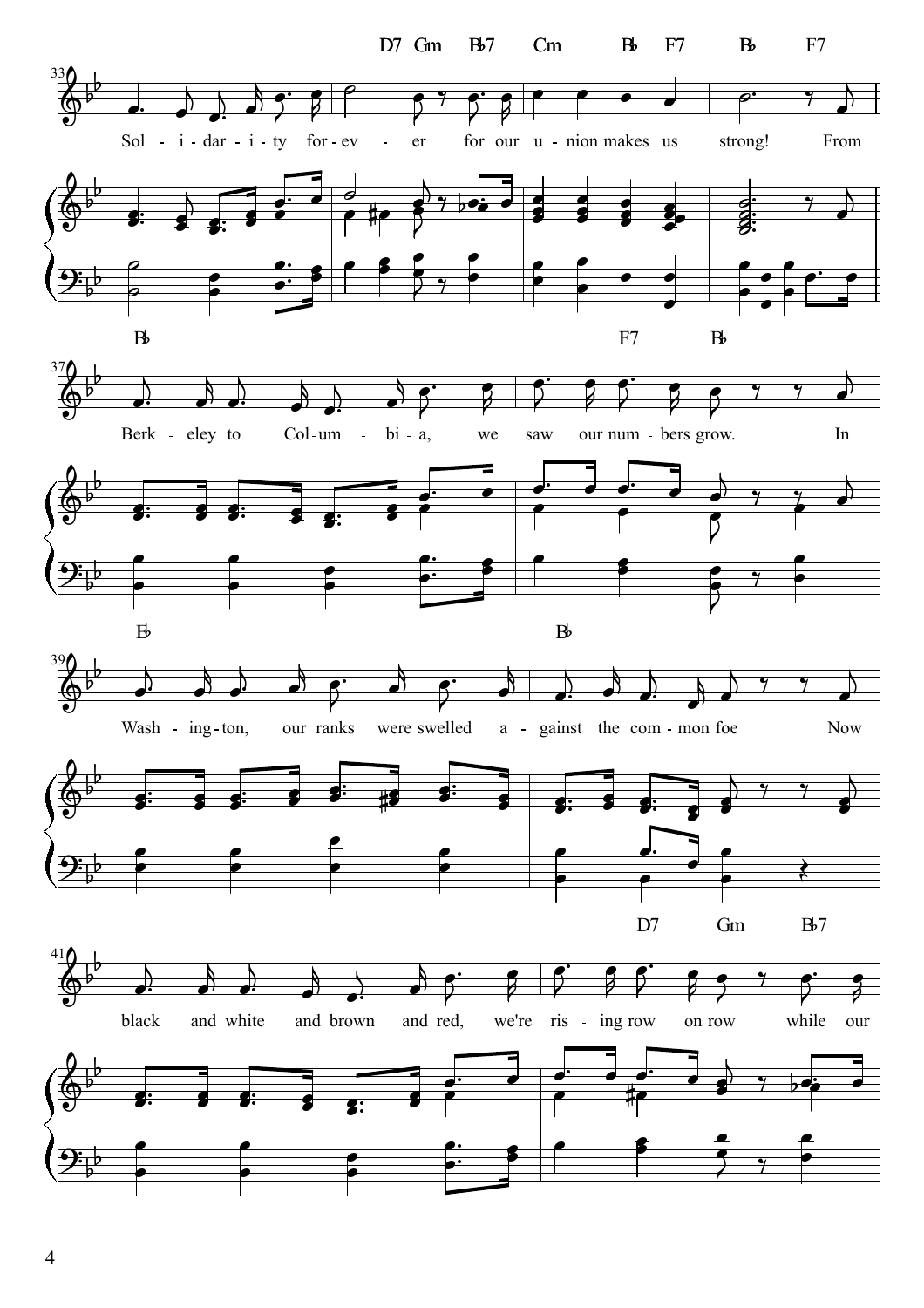



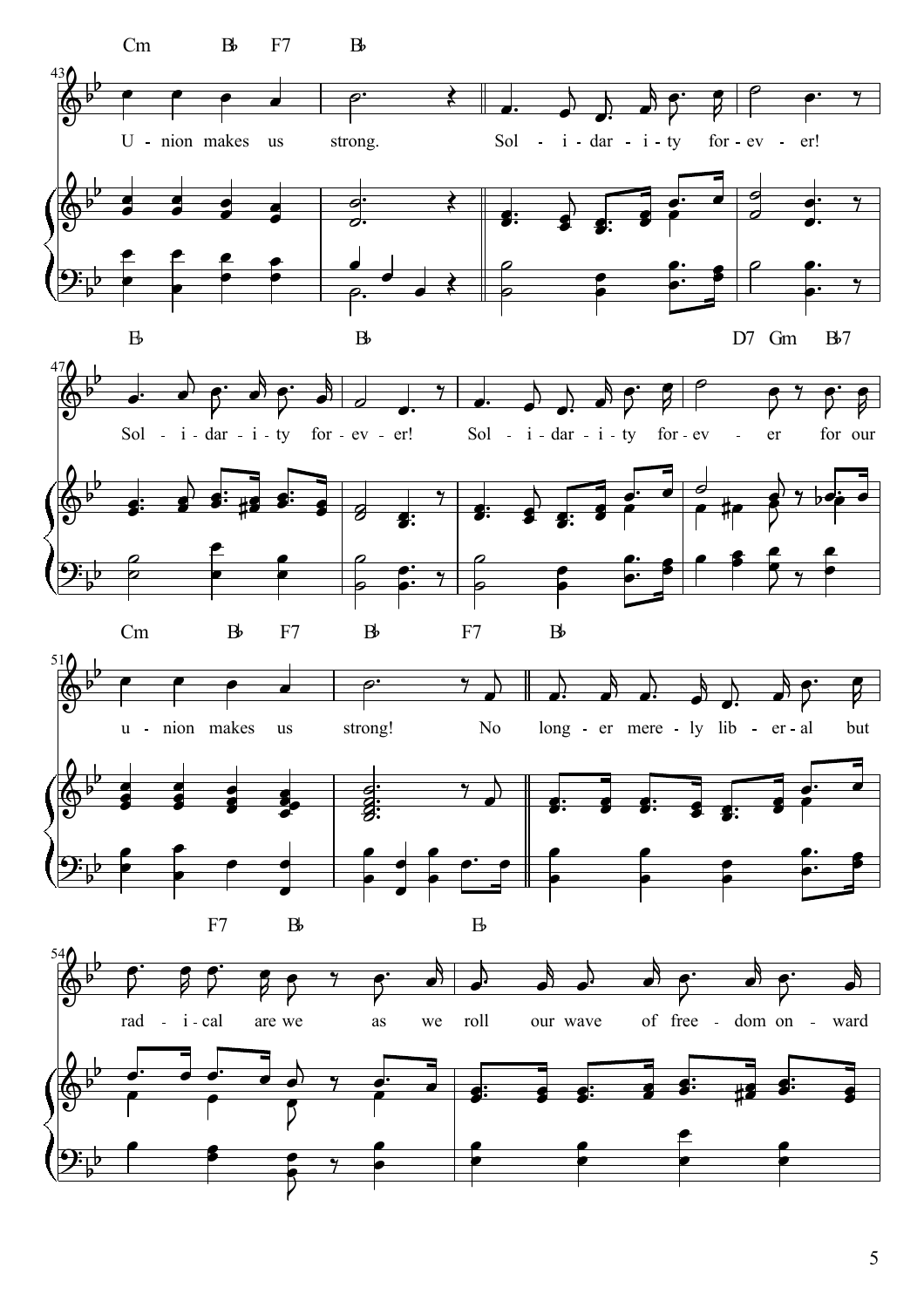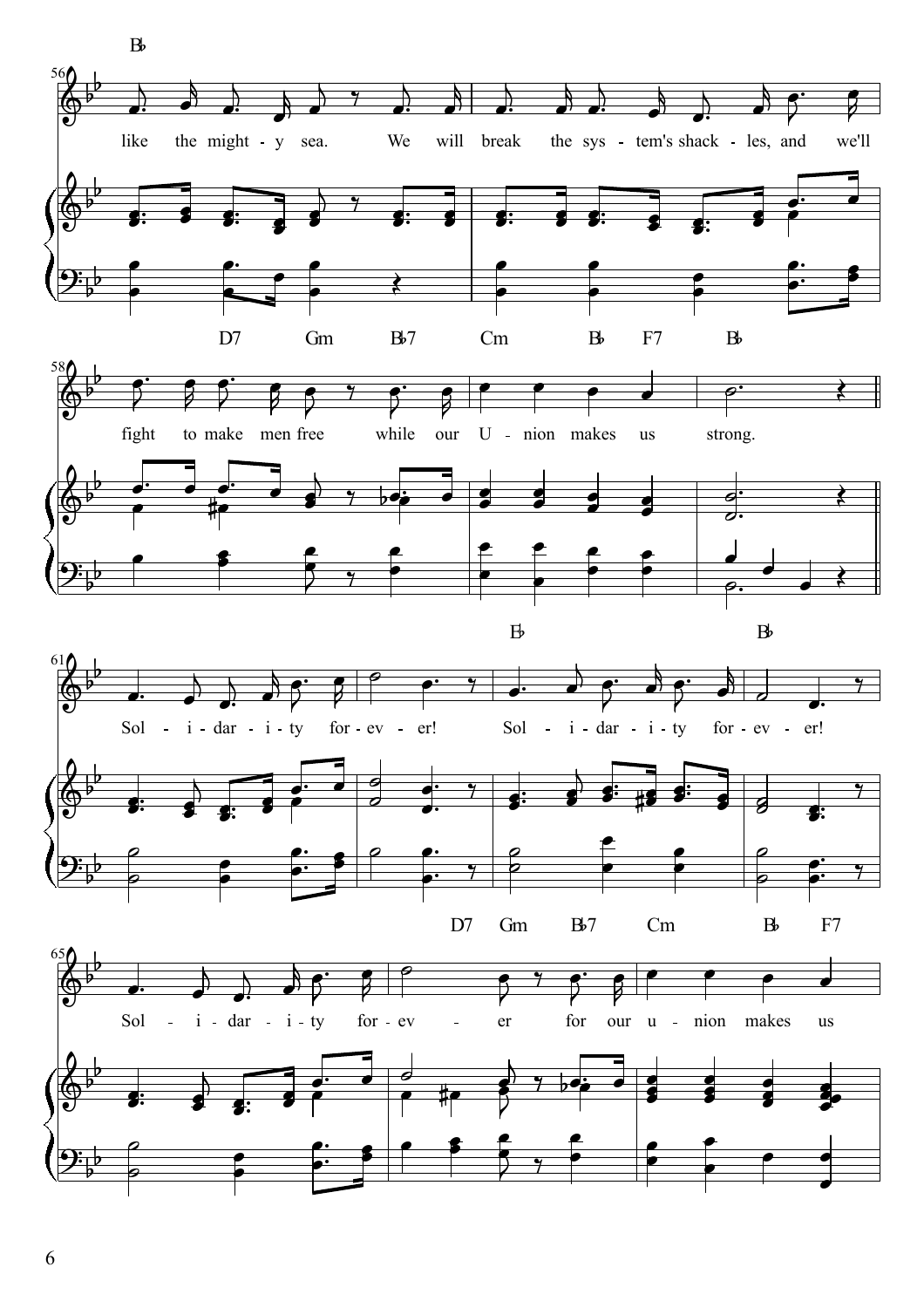







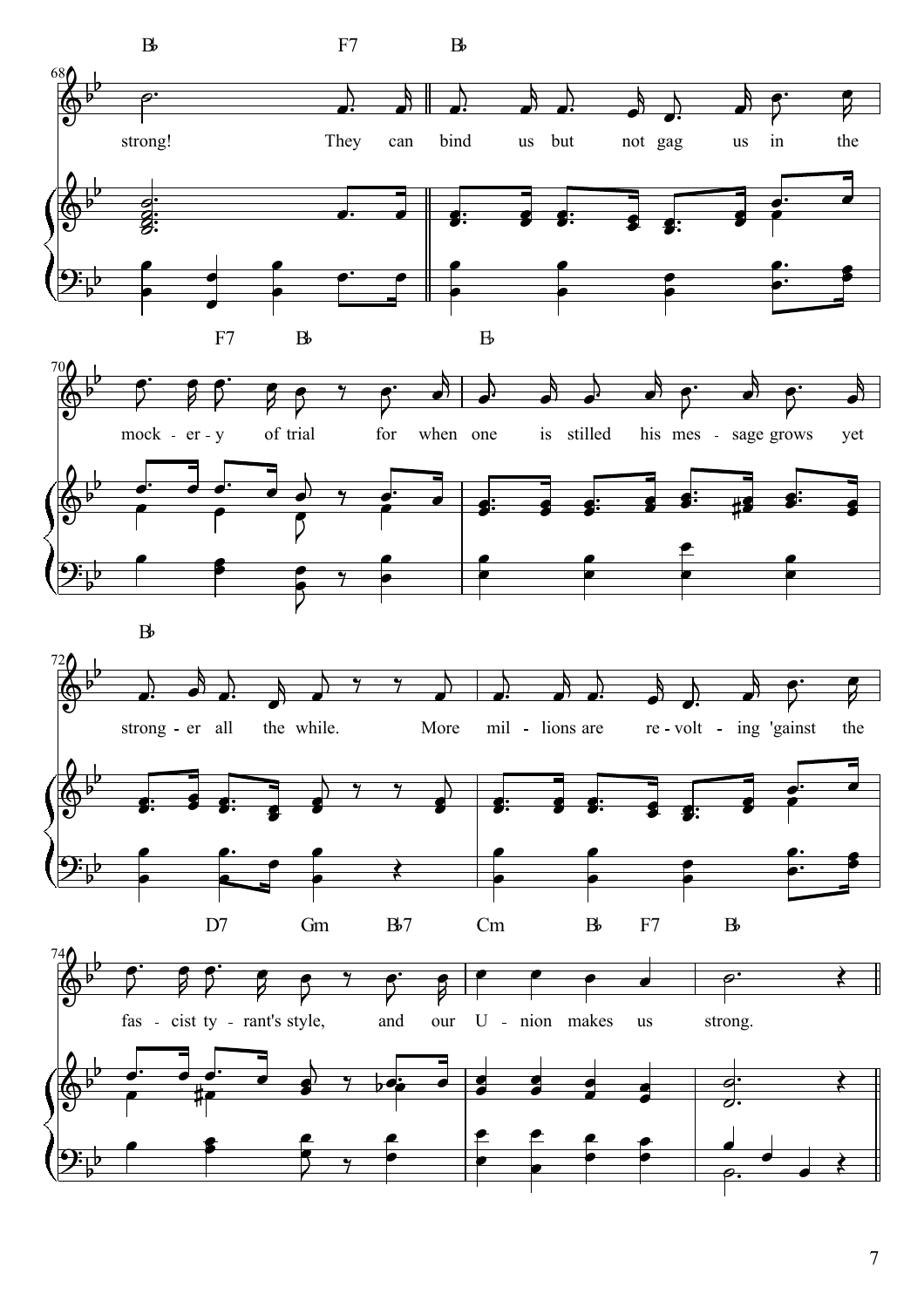







 $\mathbb B$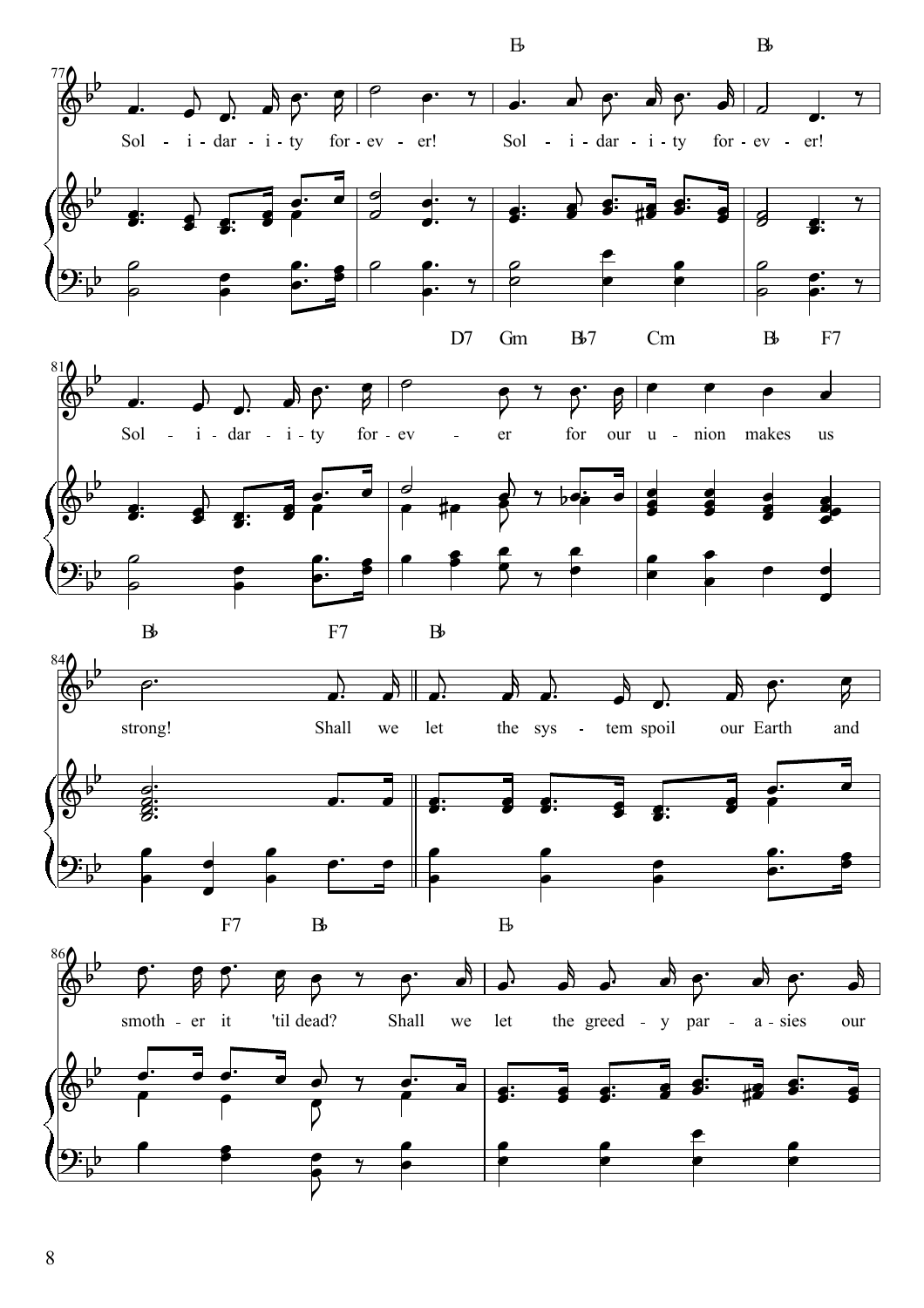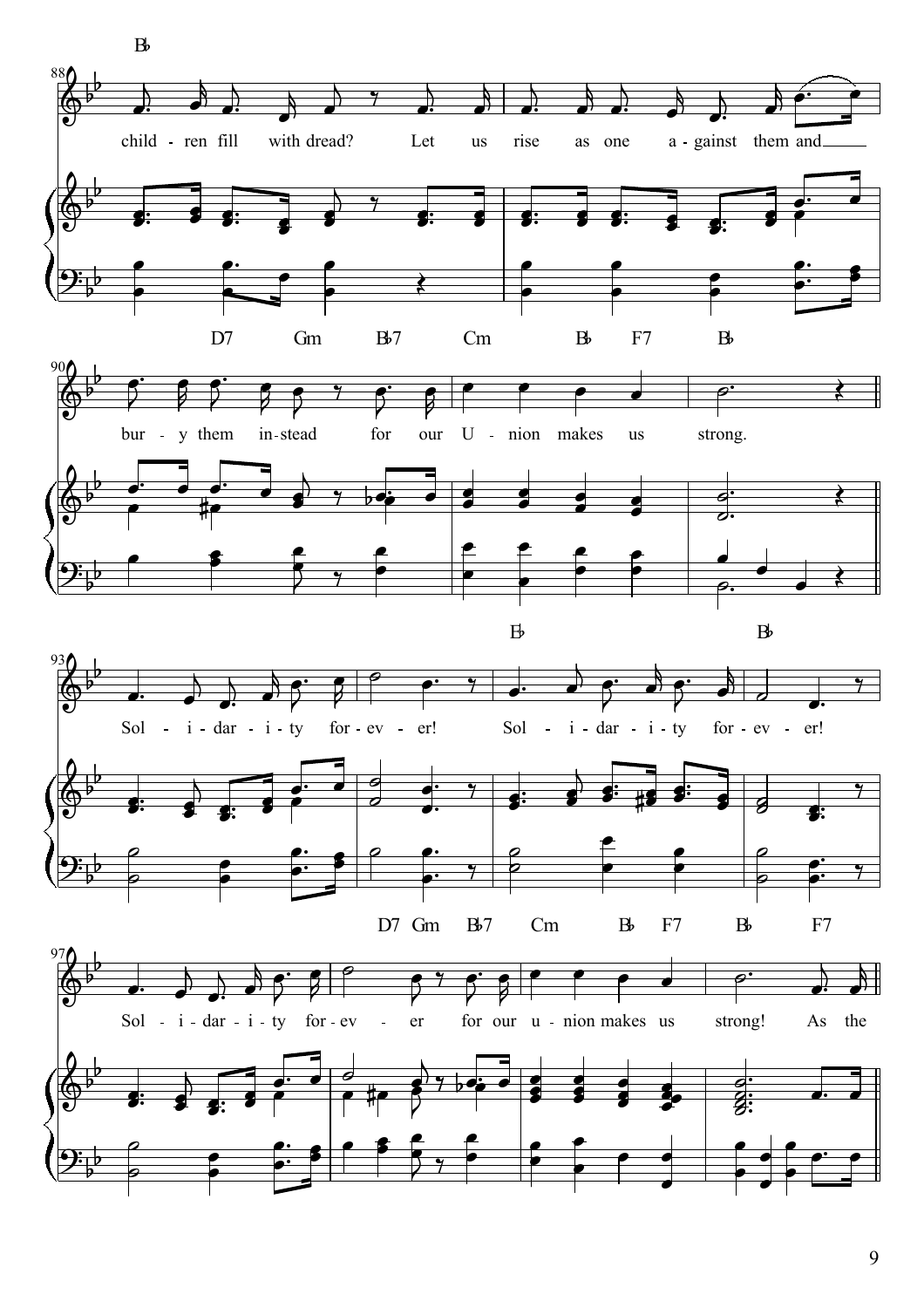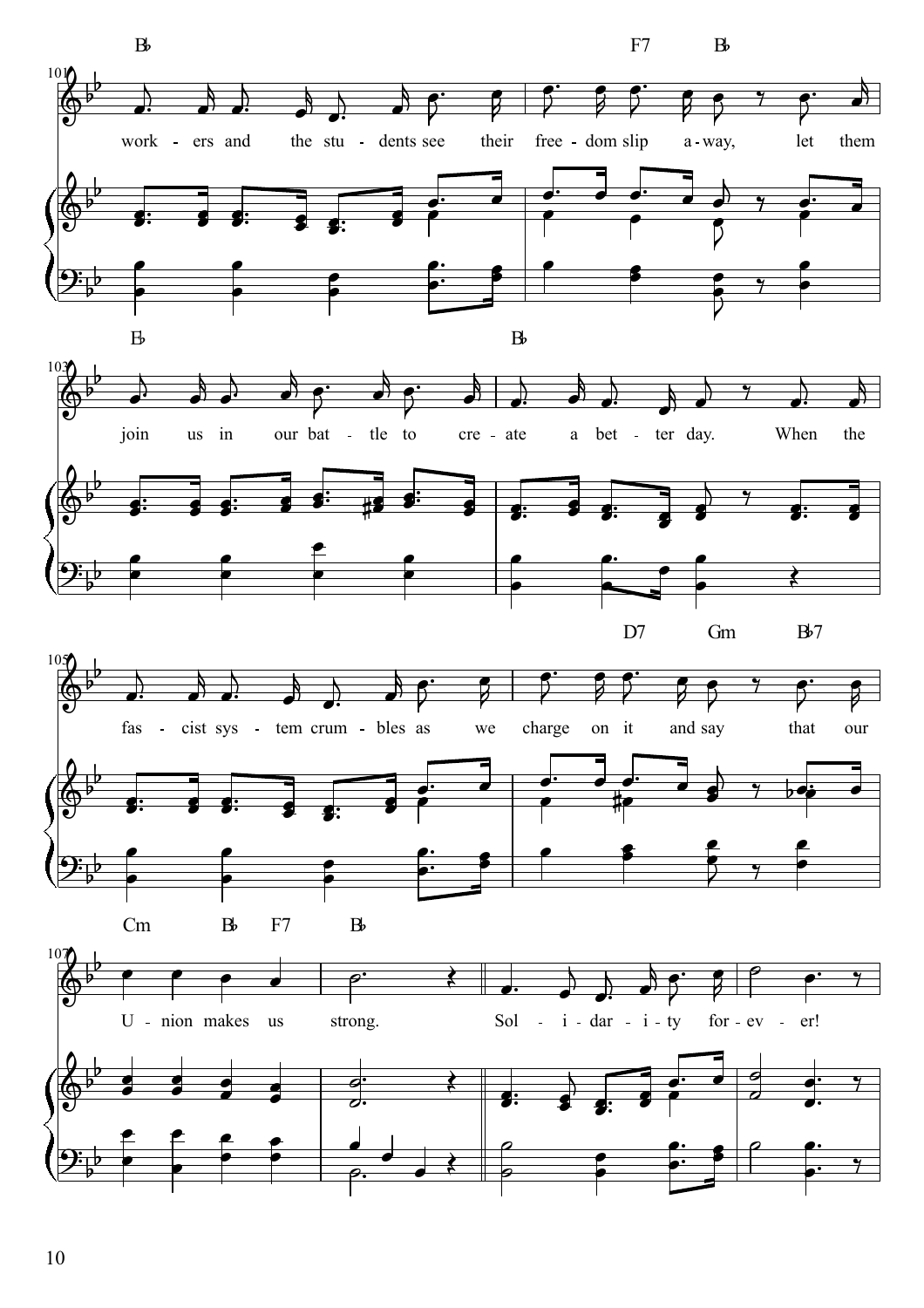

11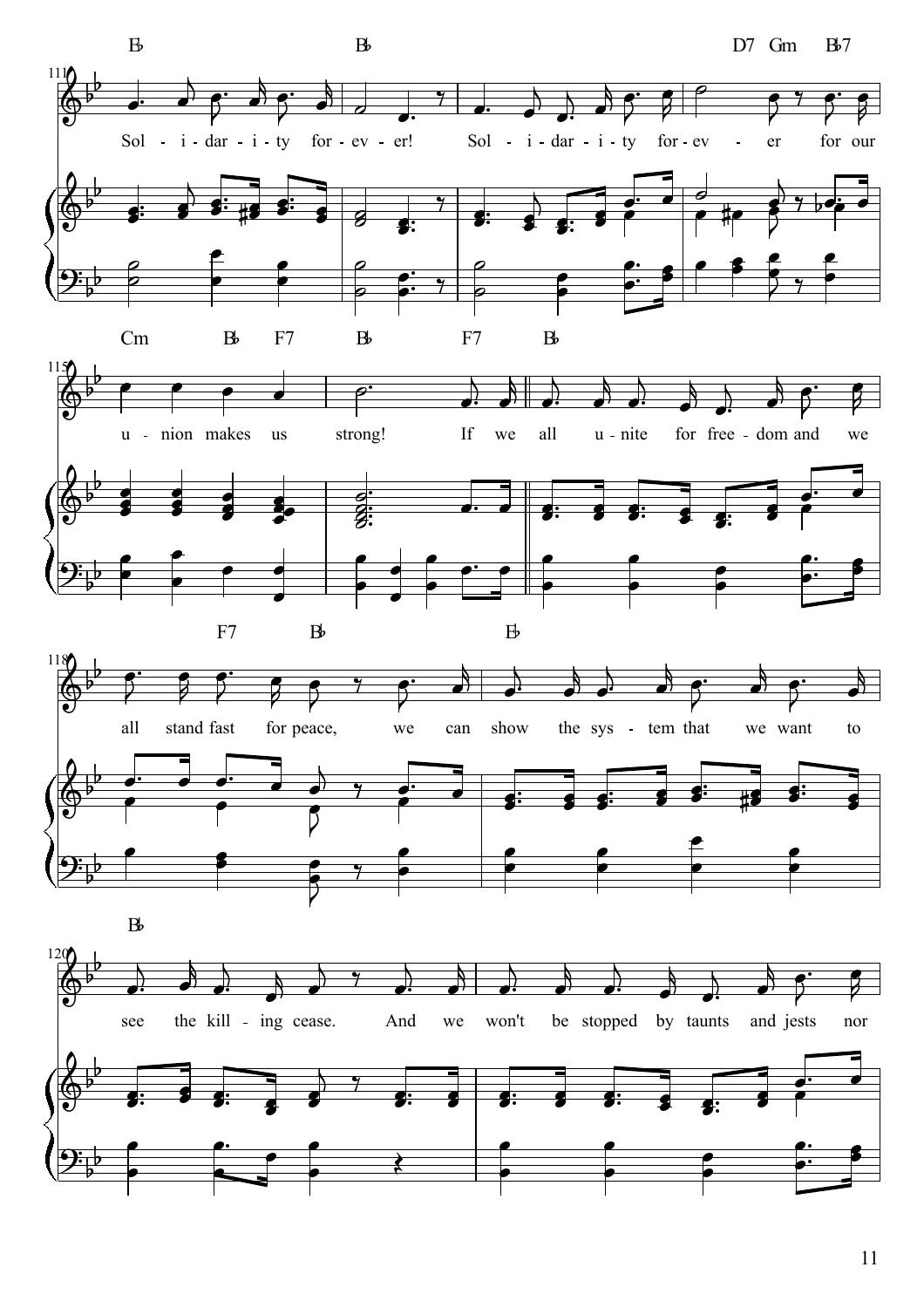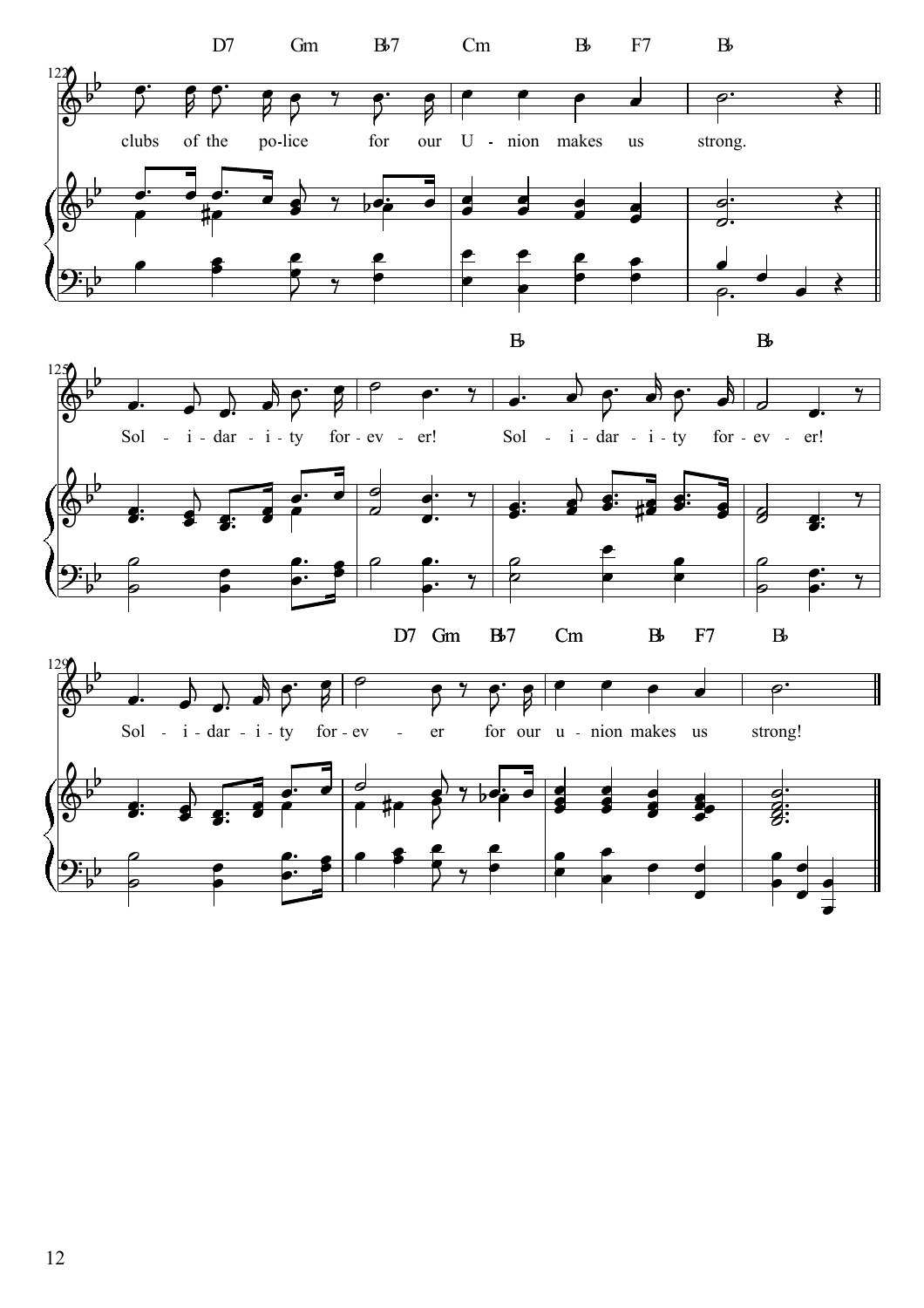





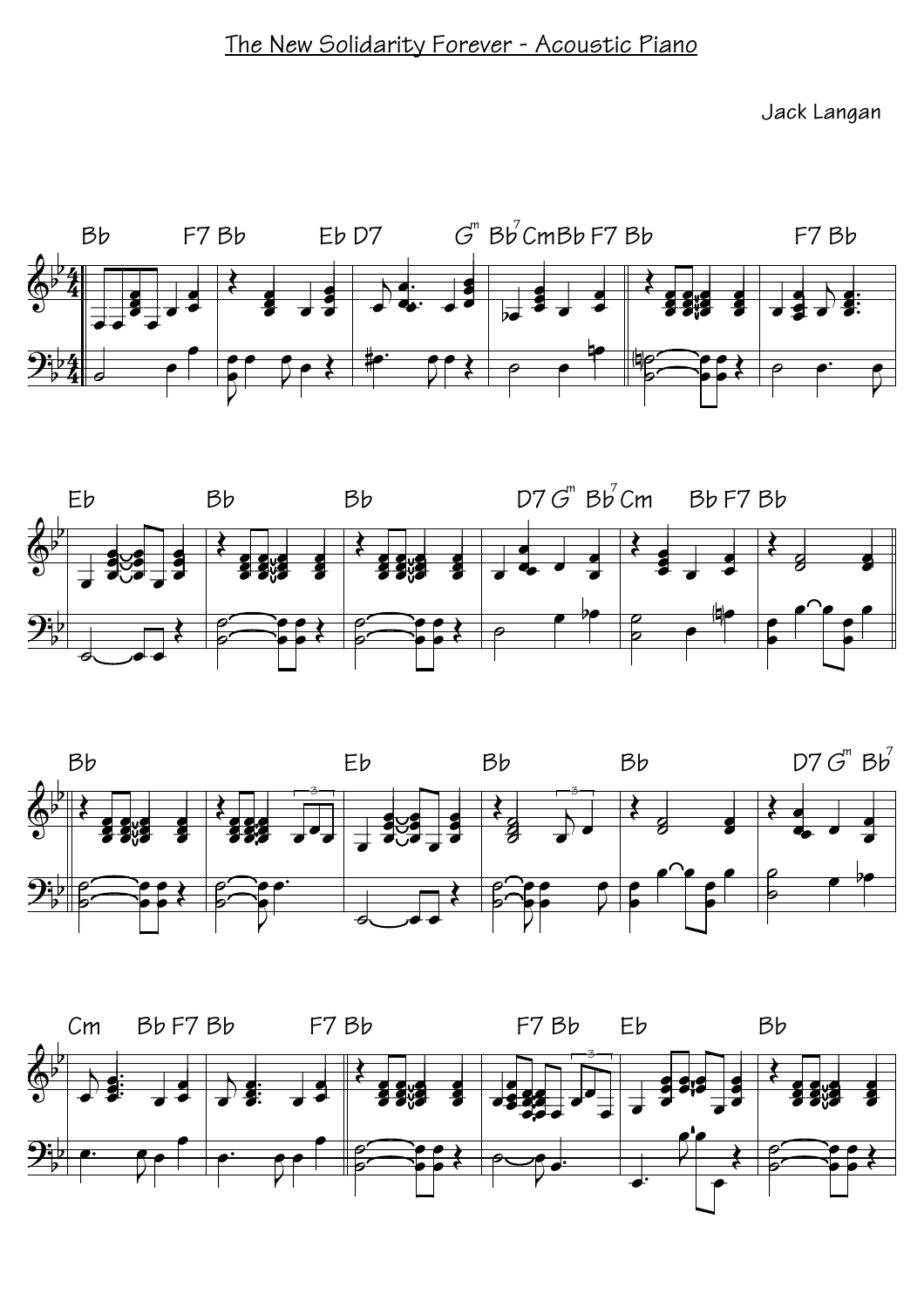









The New Solidarity Forever - Acoustic Piano - Page 2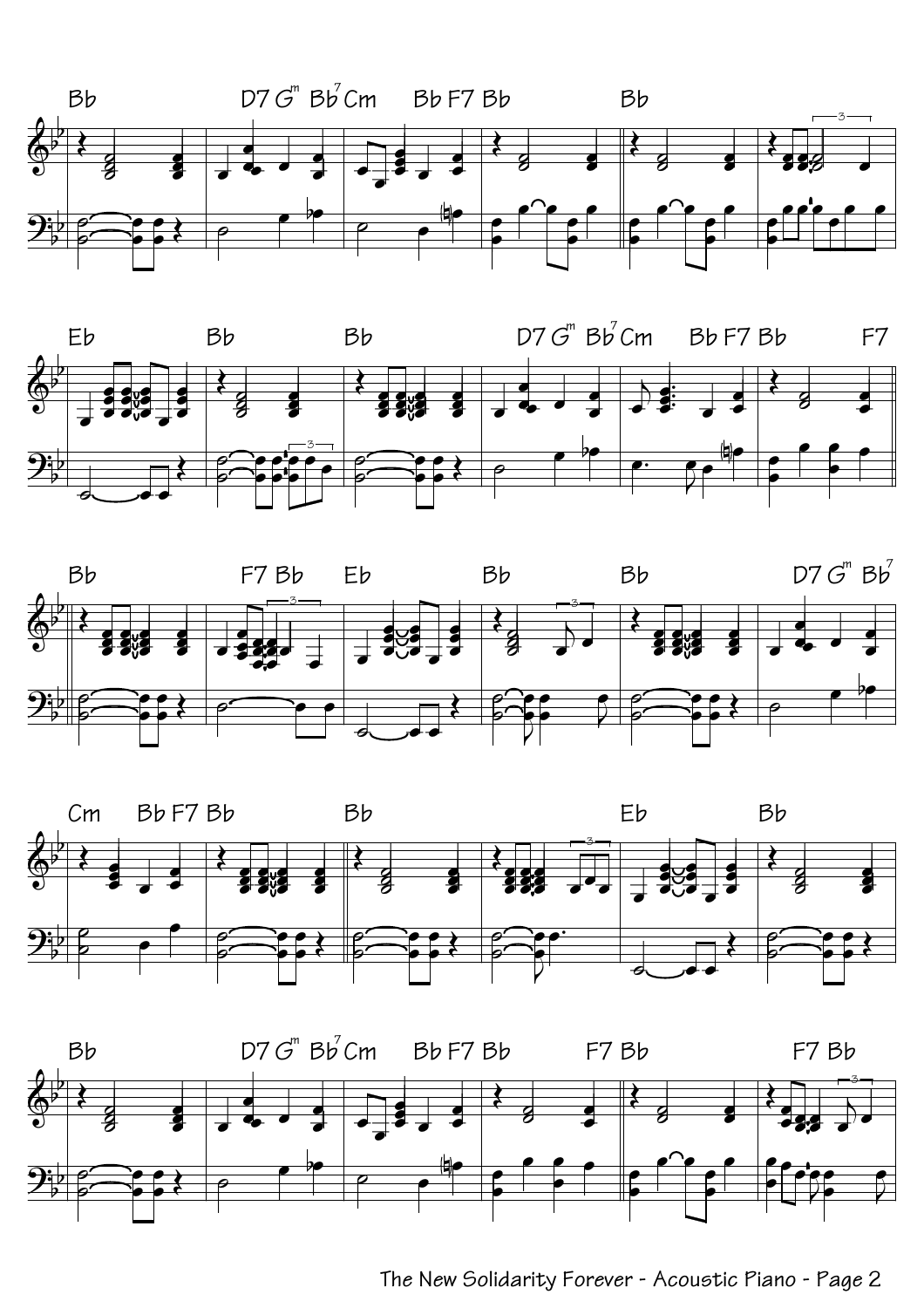









The New Solidarity Forever - Acoustic Piano - Page 3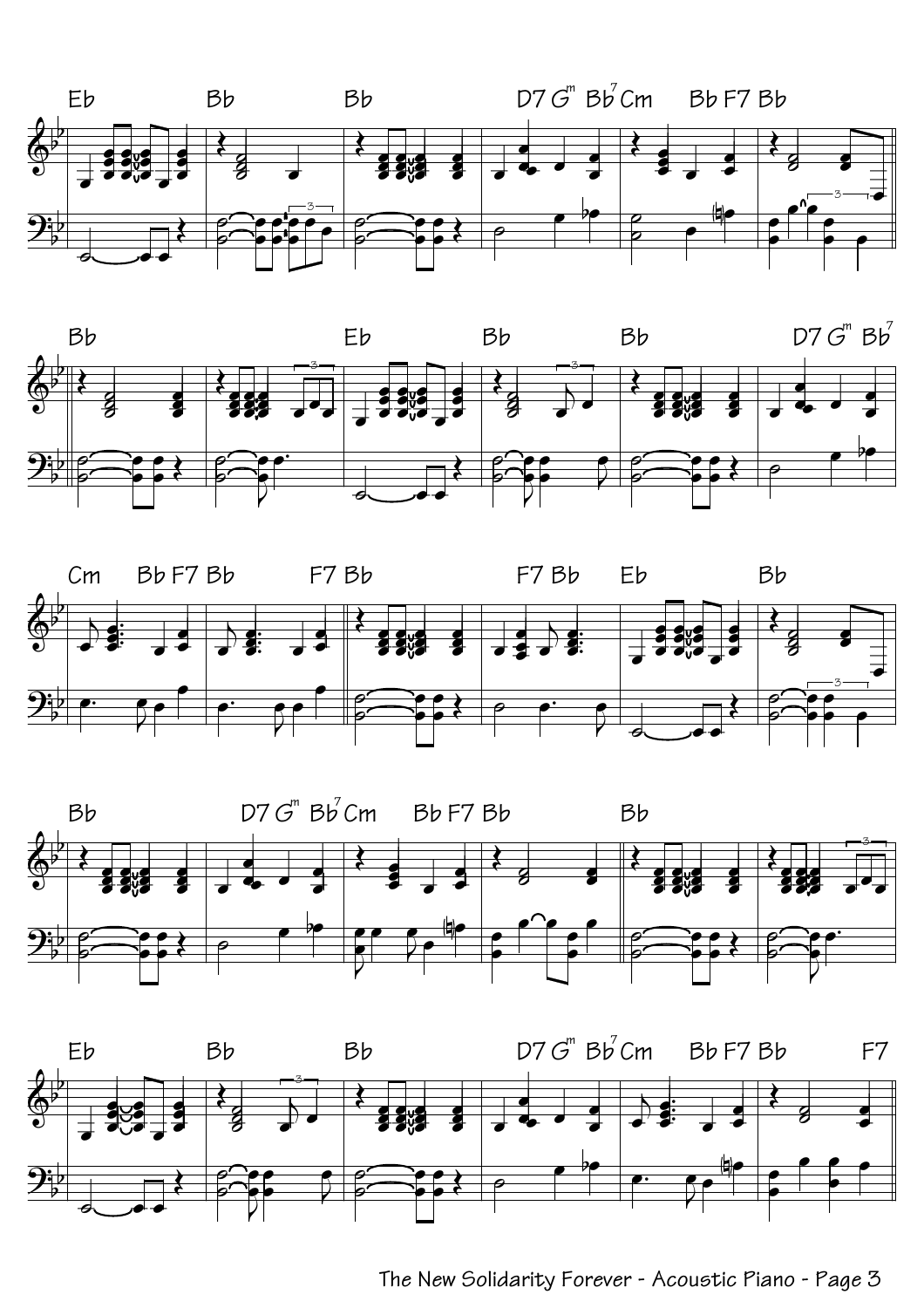









The New Solidarity Forever - Acoustic Piano - Page 4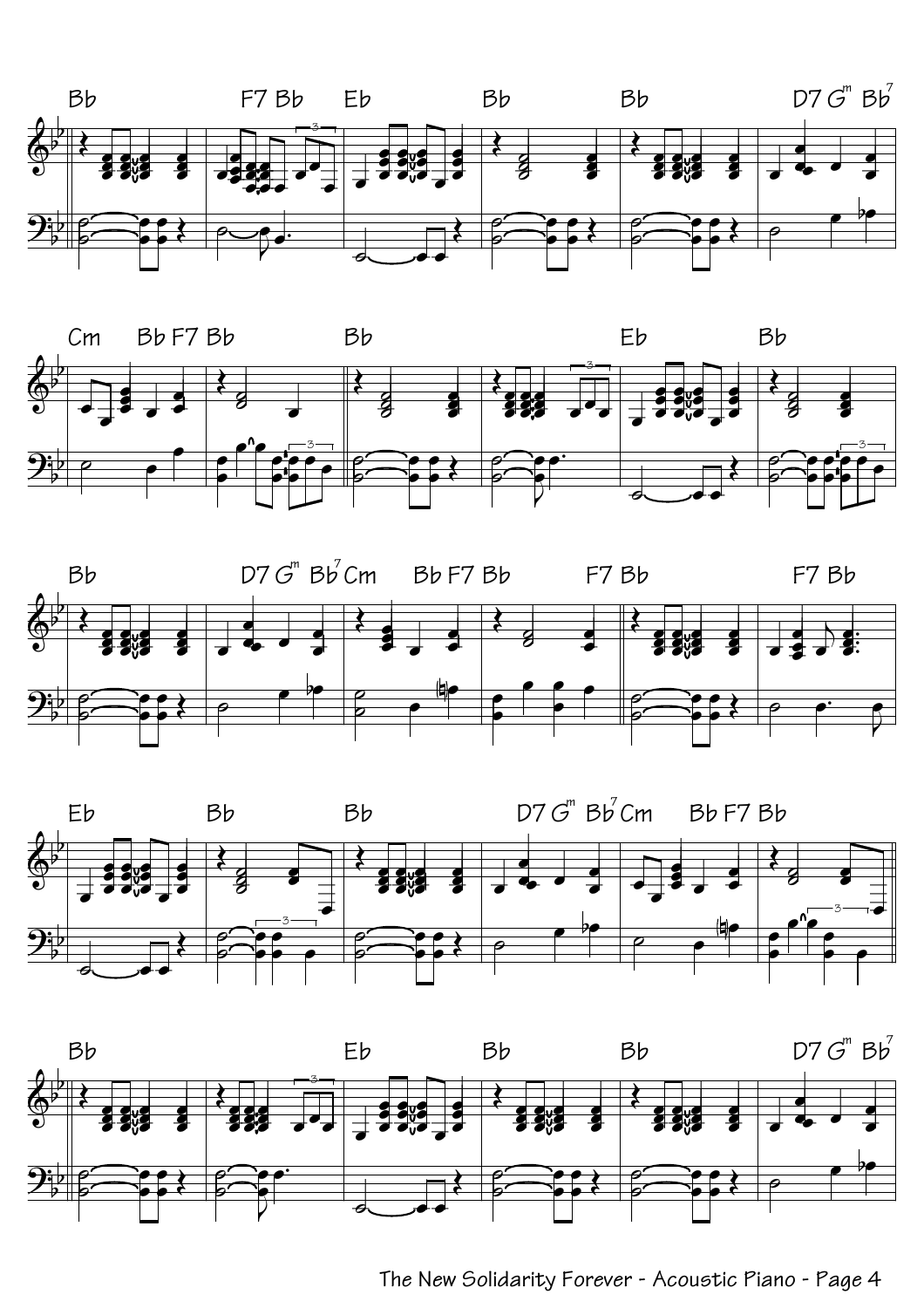





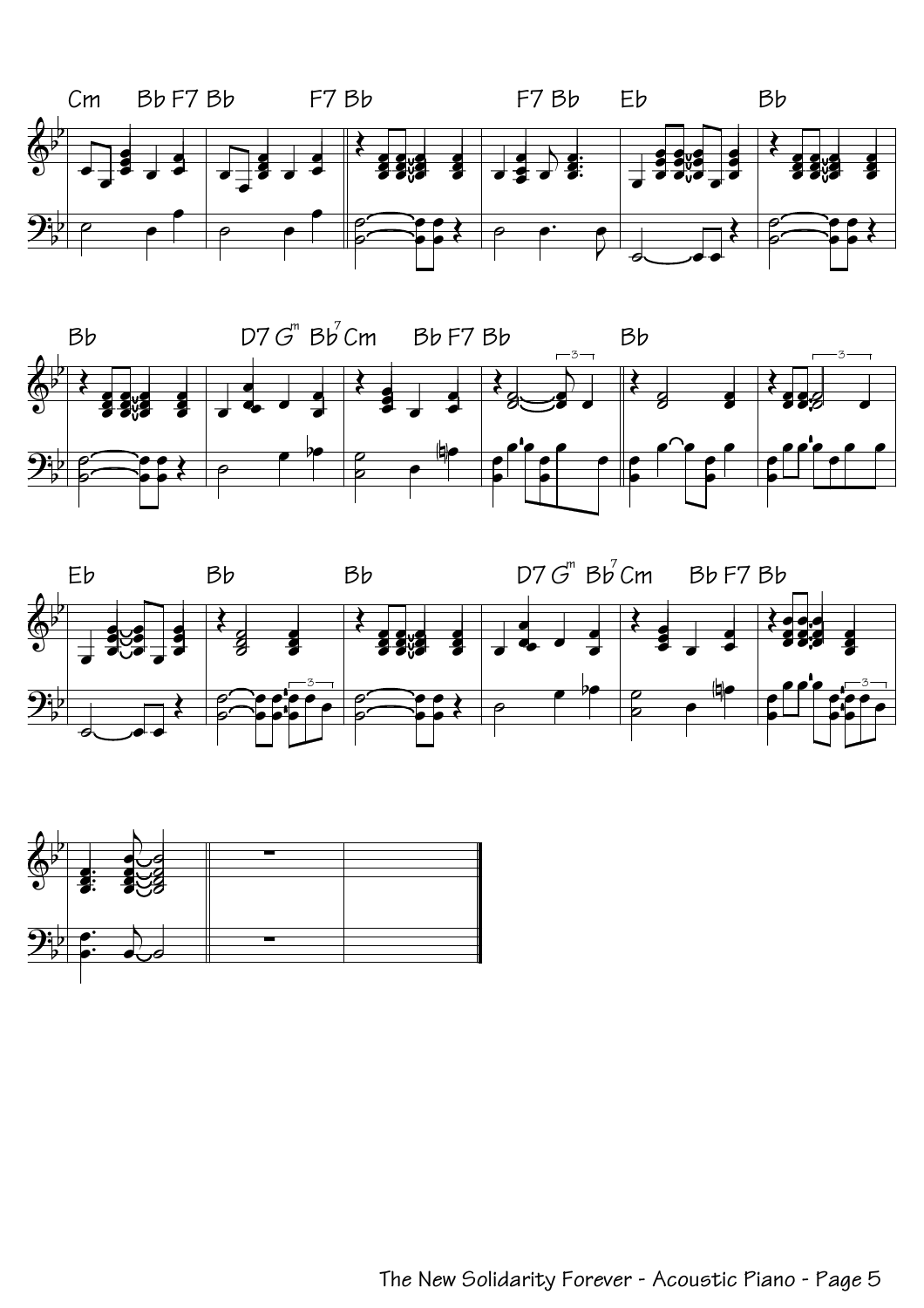## The New Solidarity Forever - Rock Organ











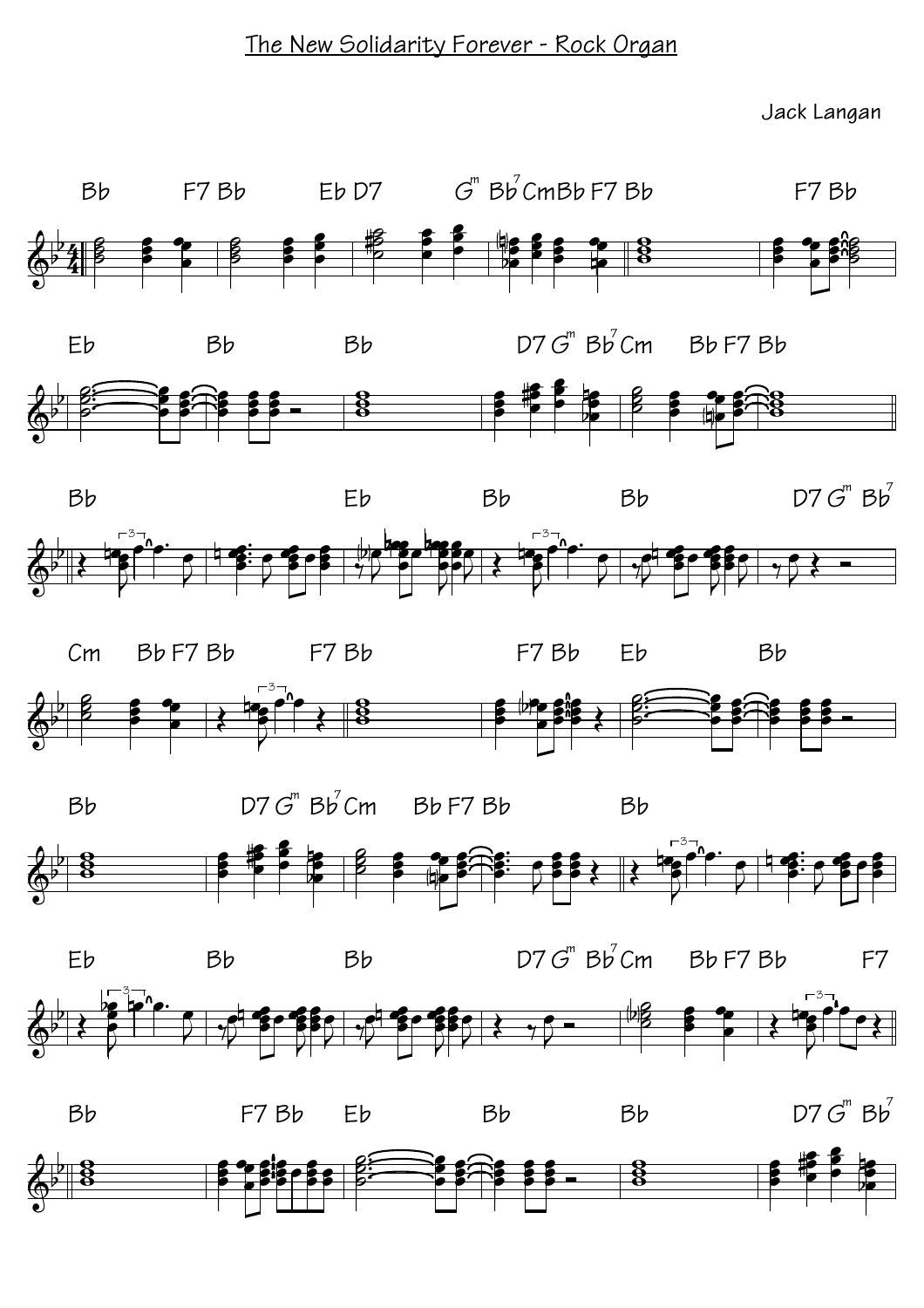















The New Solidarity Forever - Rock Organ - Page 2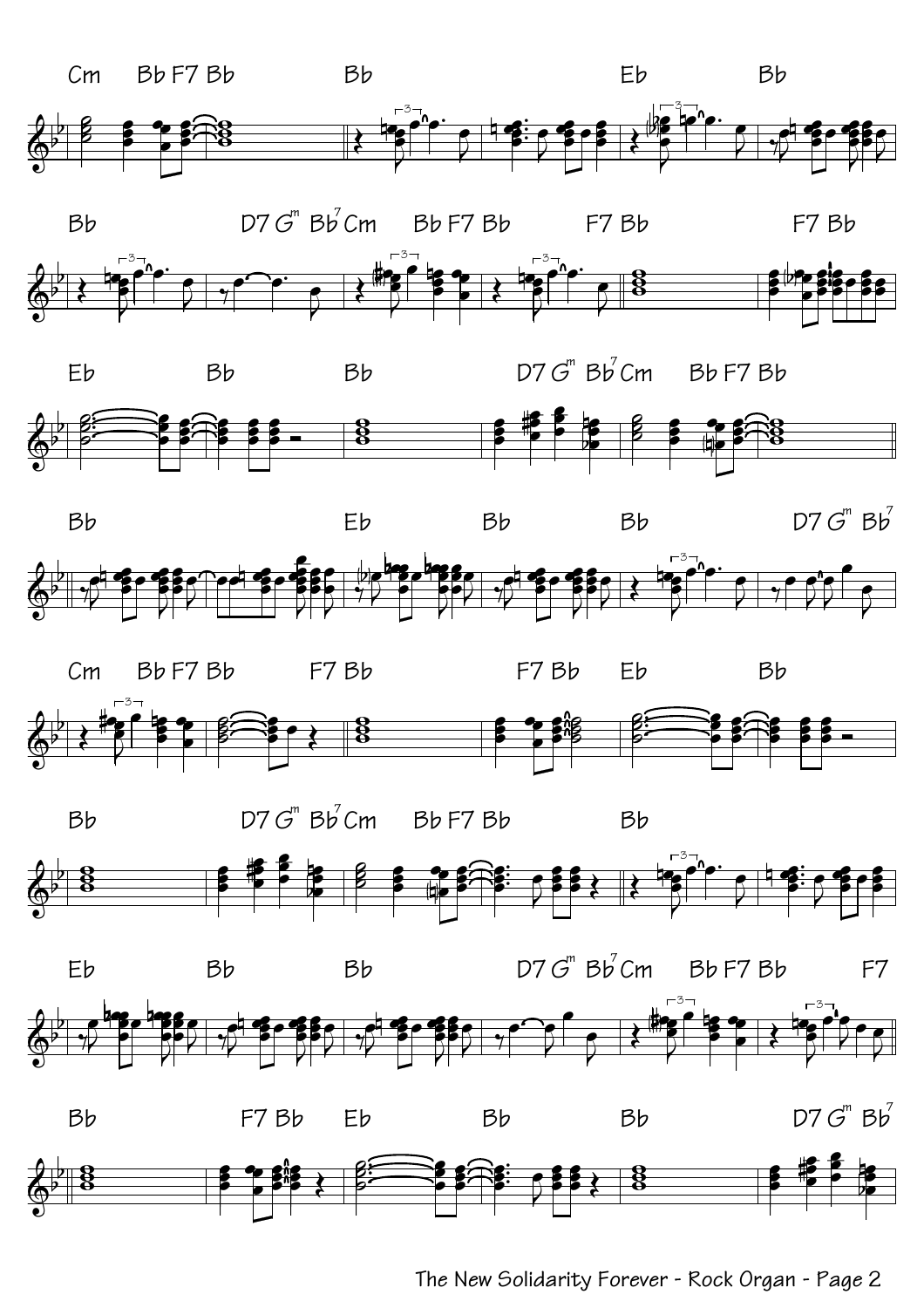













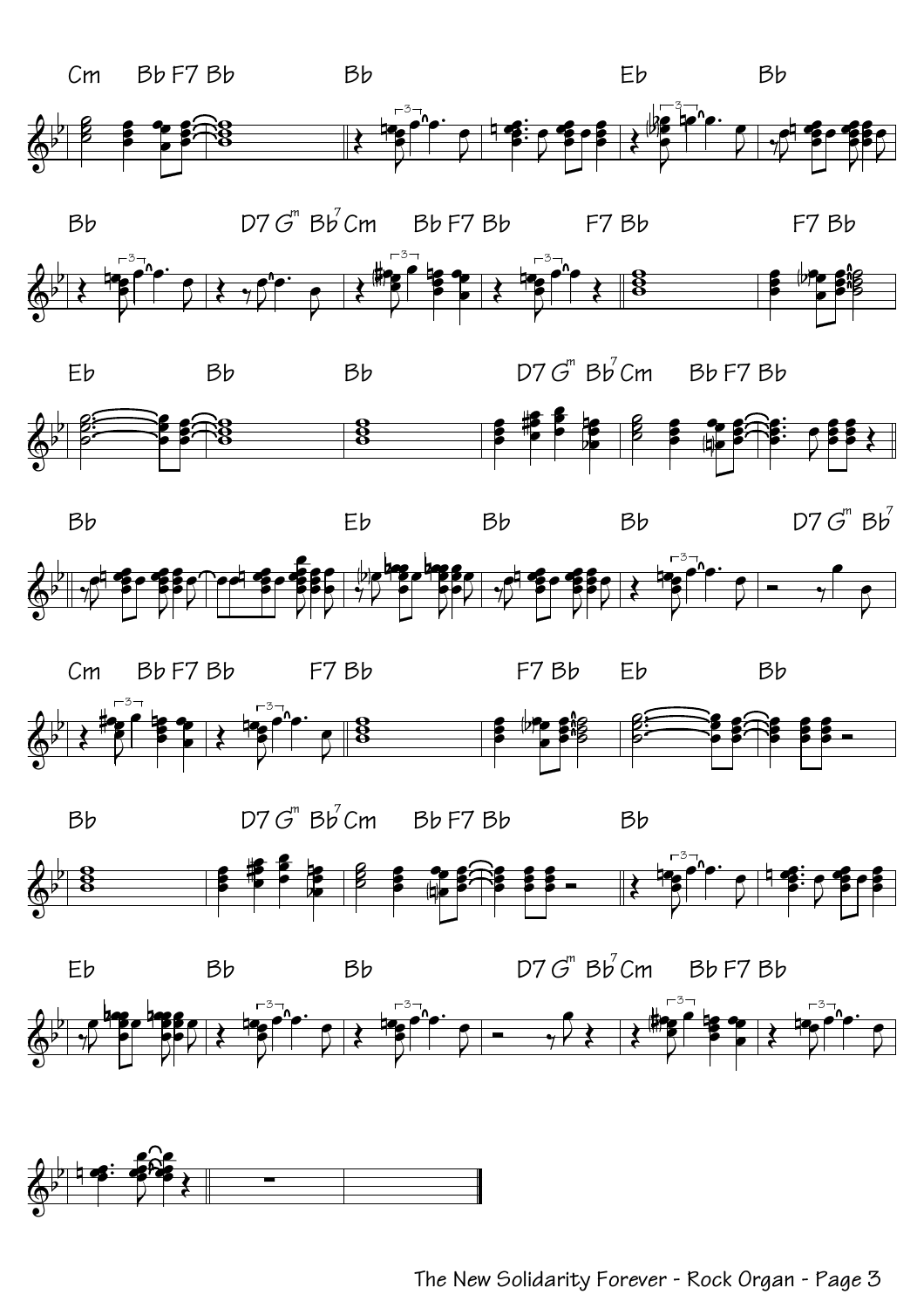## The New Solidarity Forever - Acoustic Guitar













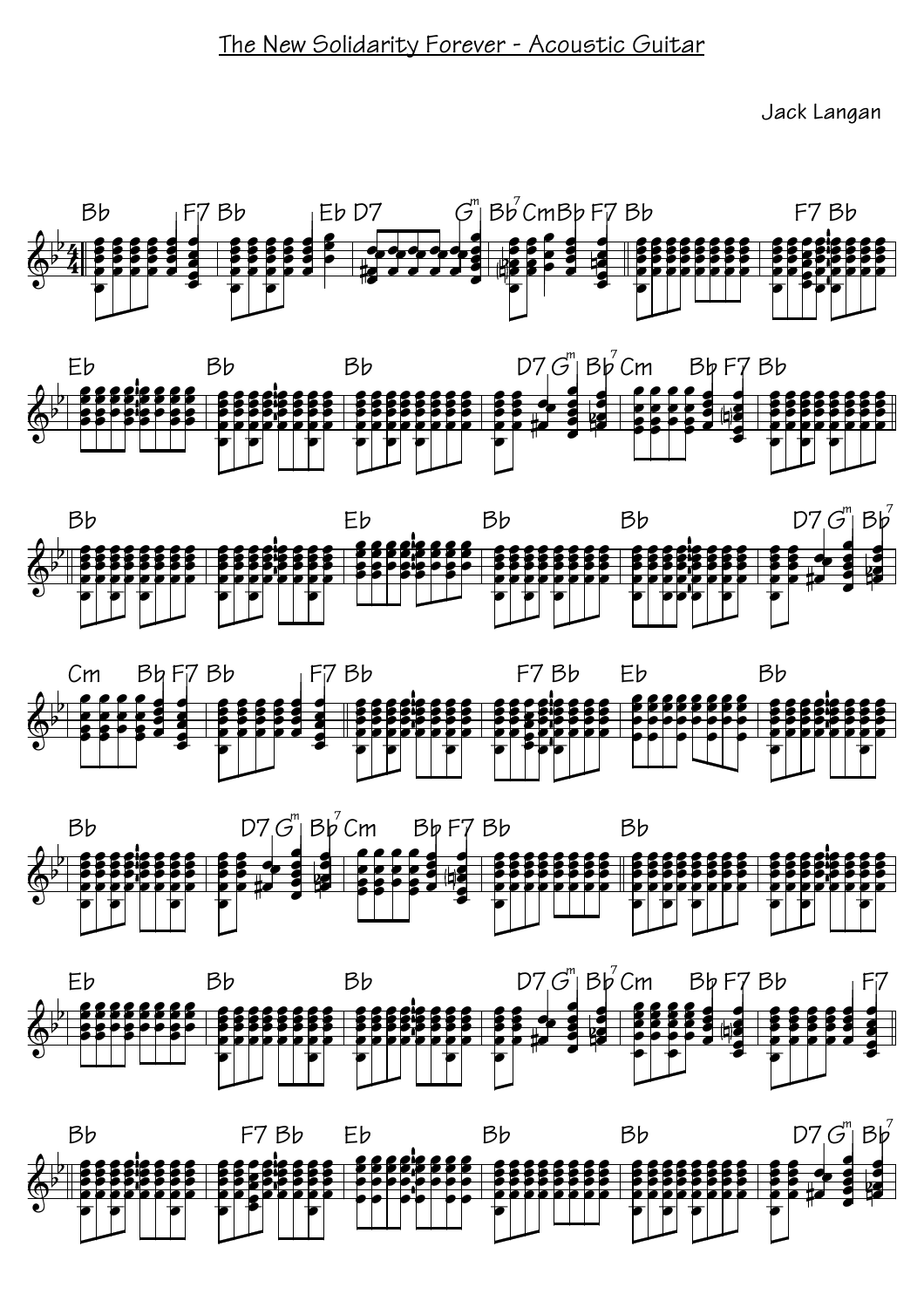















The New Solidarity Forever - Acoustic Guitar - Page 2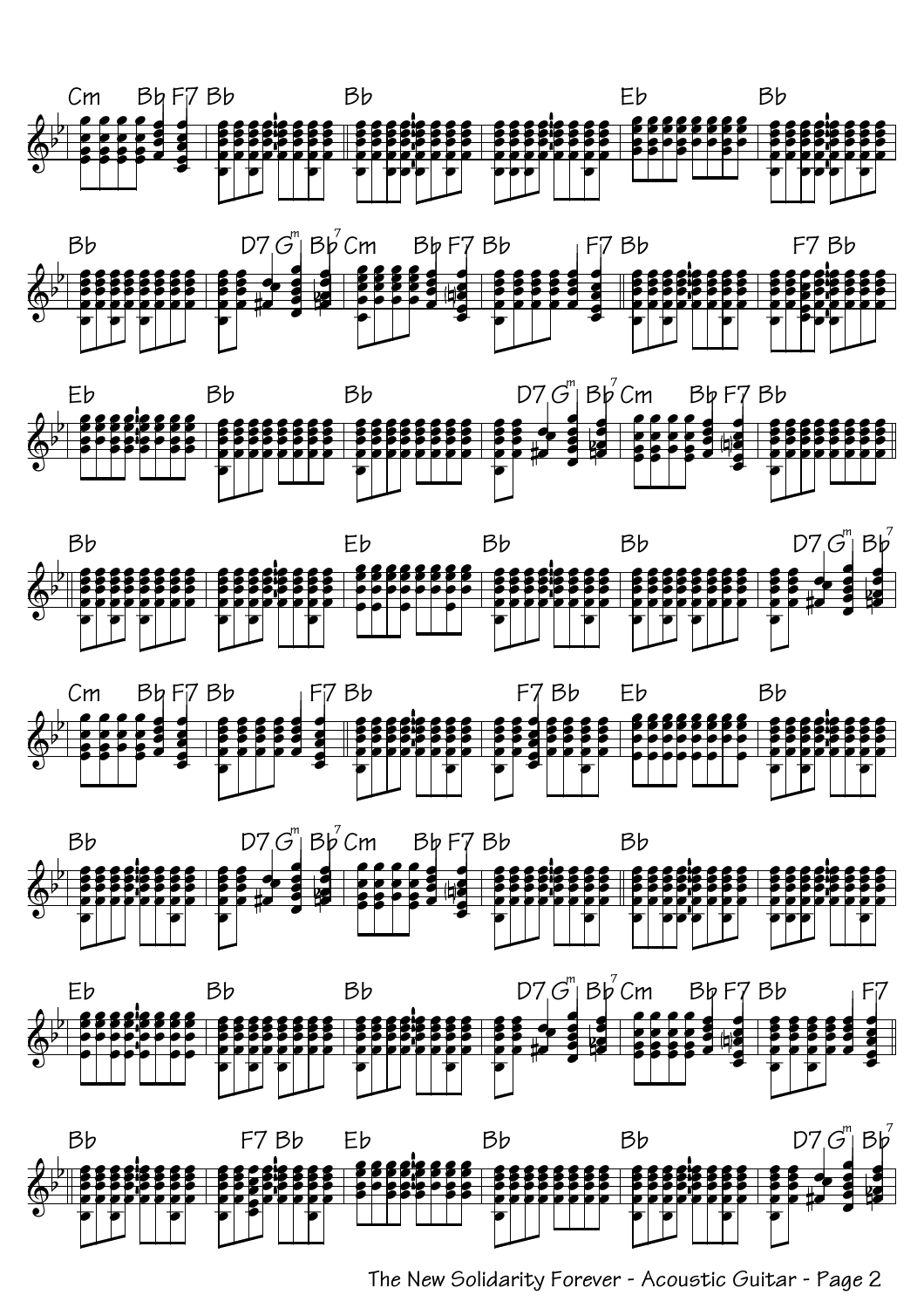













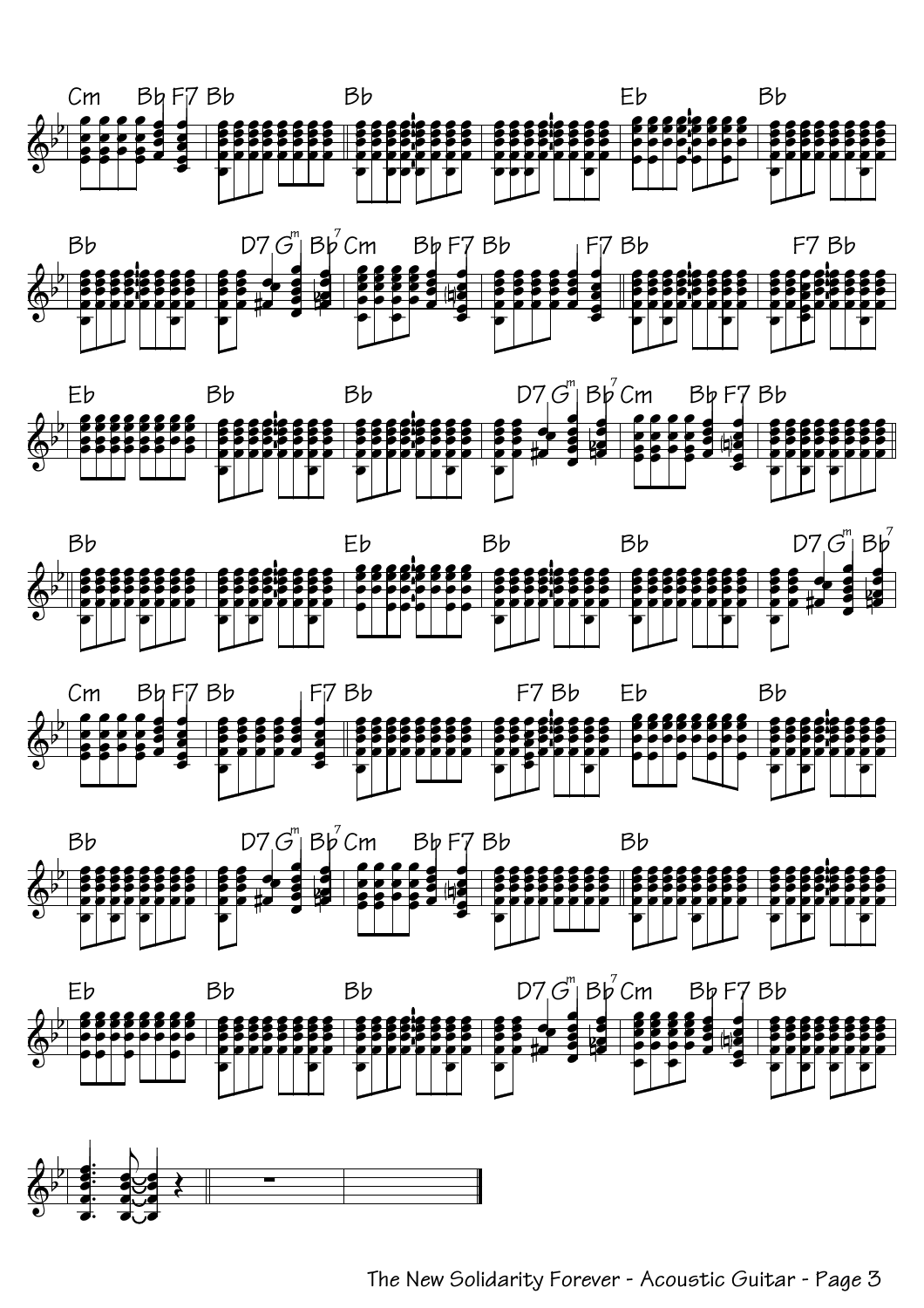## The New Solidarity Forever - Acoustic String Bass

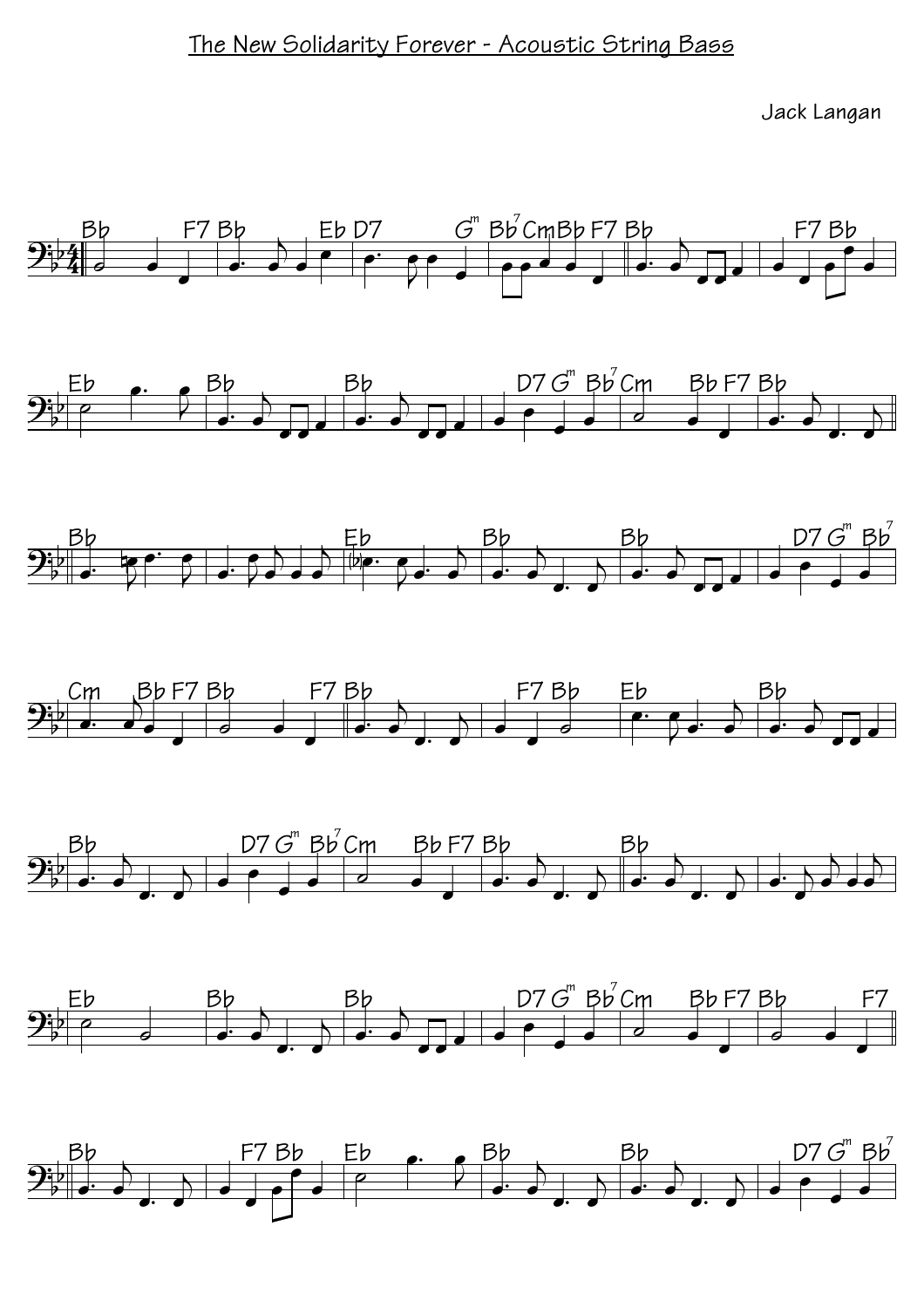















The New Solidarity Forever - Acoustic String Bass - Page 2